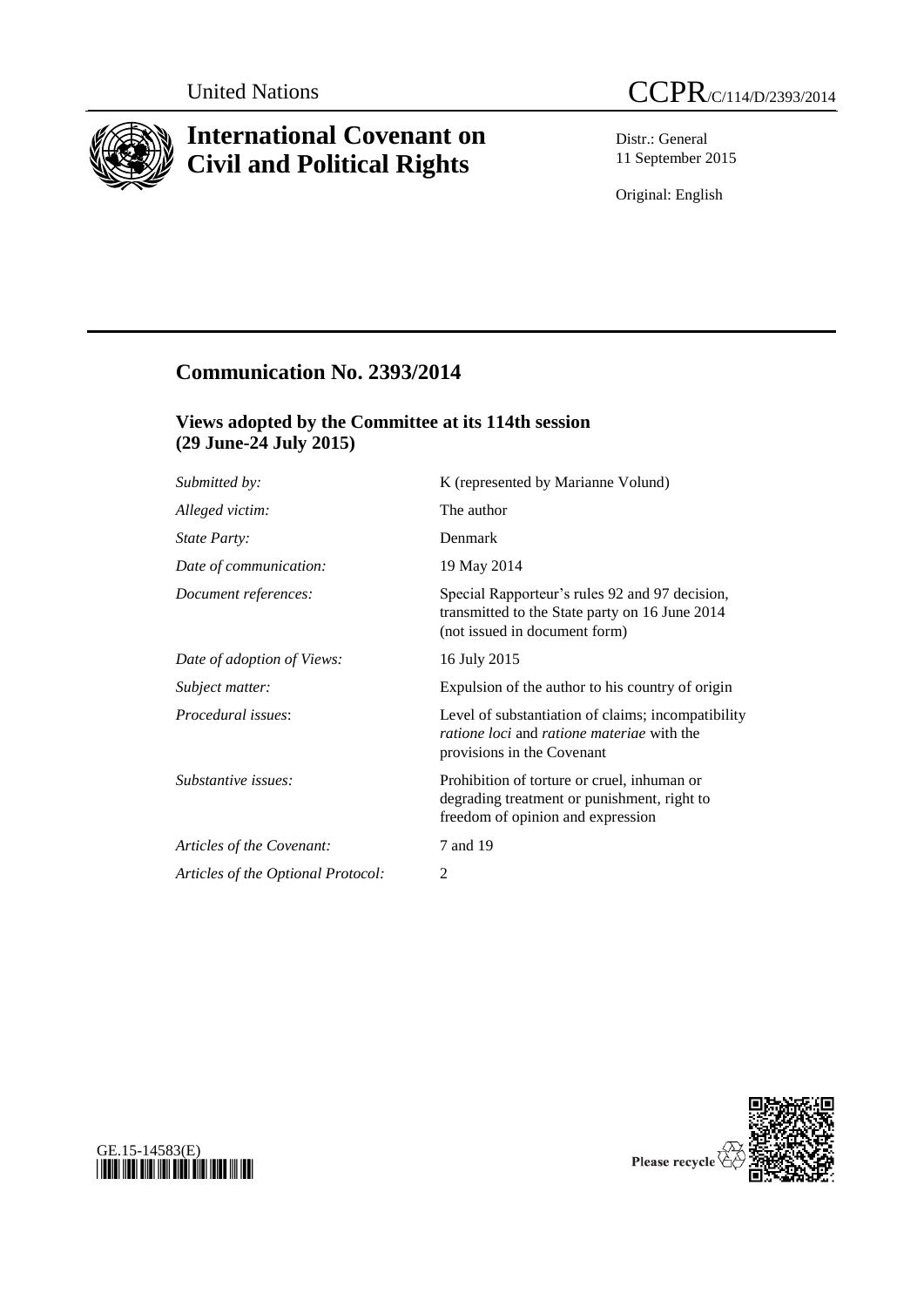### **Annex**

## **Views of the Human Rights Committee under article 5 (4) of the Optional Protocol to the International Covenant on Civil and Political Rights (114th session)**

concerning

#### **Communication No. 2393/2014**\*

| Submitted by:          | $K^1$ (represented by Marianne Volund) |
|------------------------|----------------------------------------|
| Alleged victim:        | The author                             |
| <i>State Party:</i>    | <b>Denmark</b>                         |
| Date of communication: | 19 May 2014                            |

*The Human Rights Committee*, established under article 28 of the International Covenant on Civil and Political Rights,

*Meeting* on 16 July 2015,

*Having concluded* its consideration of communication No. 2426/2014, submitted to it by Mr K under the Optional Protocol to the International Covenant on Civil and Political Rights,

*Having taken into account* all written information made available to it by the author of the communication and the State party,

*Adopts* the following:

#### **Views under article 5 (4) of the Optional Protocol**

1.1 The author of the communication is Mr. K, an Afghan national born on 1 June 1987. He is facing deportation from Denmark to Afghanistan. He claims that his forced return to Afghanistan would entail a violation of articles 7 and 19 of the Covenant. He is represented by counsel, Marianne Volund.

1.2 On 19 May 2014, the Special Rapporteur on new communications and interim measures, acting on behalf of the Committee, requested that the State party refrain from returning the author to Afghanistan while his communication was pending before the Committee. On 20 May, the State party suspended the execution of the deportation order against the author. On 19 November, the State party requested that interim measures be

<sup>\*</sup> The following members of the Committee participated in the examination of the present communication: Yadh Ben Achour, Lazhari Bouzid, Ahmed Amin Fathalla, Olivier de Frouville, Yuji Iwasawa, Ivana Jelić, Duncan Laki Muhumuza, Photini Pazartzis, Mauro Politi, Sir Nigel Rodley, Víctor Manuel Rodríguez-Rescia, Fabián Omar Salvioli, Dheerujlall Seetulsingh, Anja Seibert-Fohr, Yuval Shany, Konstantine Vardzelashvili and Margo Waterval. Pursuant to rule 91 of the Committee's rules of procedure, Sarah Cleveland did not participate in the

consideration of this communication.

 $1$  The author has requested that his name be kept confidential.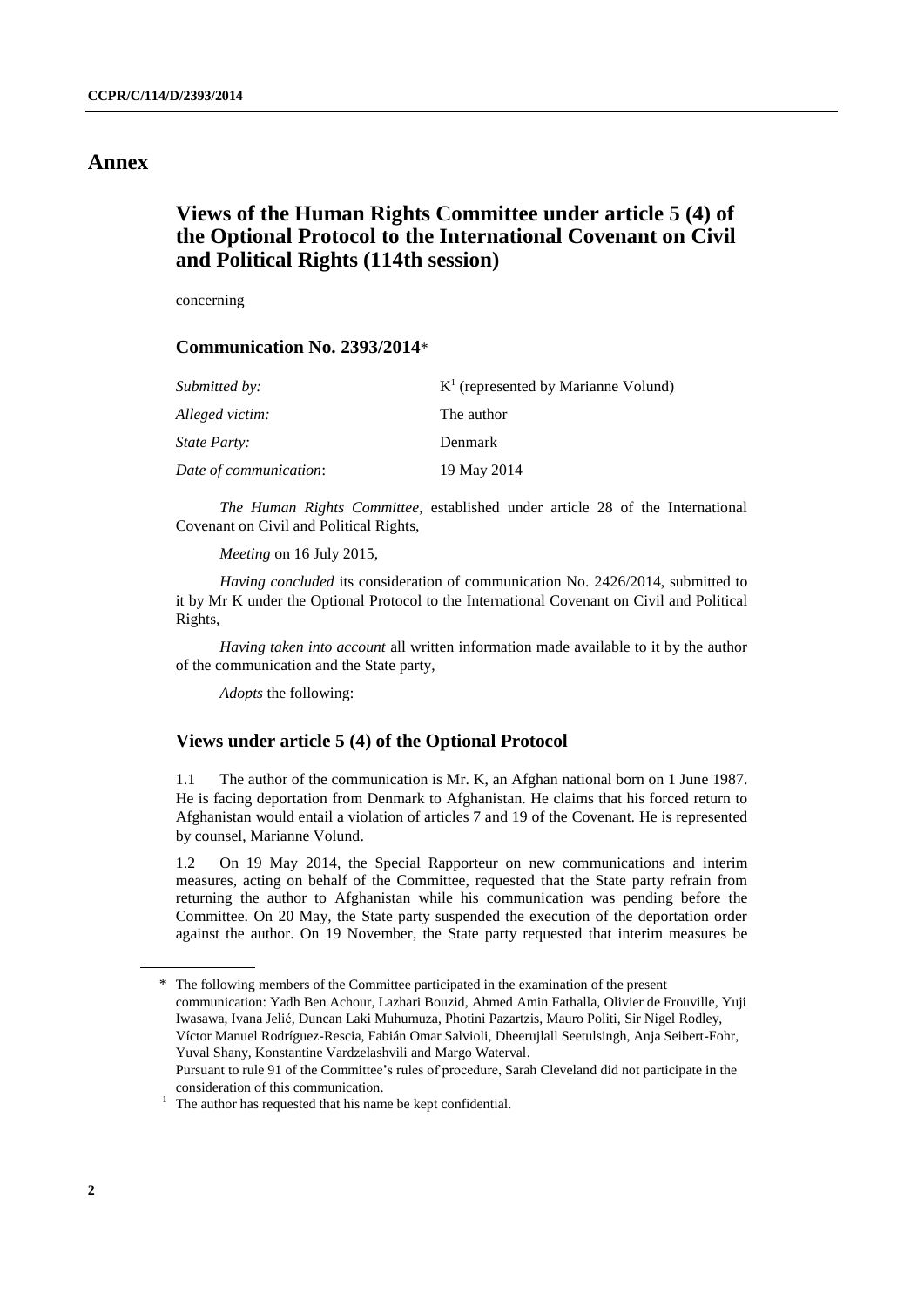lifted (see para. 4.11 below). On 31 March 2015, the Special Rapporteur on new communications and interim measures decided to deny the request to lift interim measures.

#### **Factual background**

2.1 The author is an Afghan Sunni Muslim of Pashtun ethnicity. Between December 2006 and May 2011, he worked as an interpreter for the American forces in Afghanistan, specifically in the provinces of Kandahar, Nuristan, Jalalabad and Maidan Wardak.<sup>2</sup> He asserts that, during that time, he received threats over the phone on various occasions owing to his work for the United States military forces in Afghanistan.<sup>3</sup> He argues that the Taliban also disseminated so-called "night letters" in the streets, on three different occasions, in which his name was mentioned as an "example of a traitor". He further notes that his cousins called the author's father and told him that the author "should not be collaborating with the infidels".

2.2 The author argues that he left Afghanistan because of all those threats. The author travelled to Germany lawfully to attend a seminar, and from Germany he travelled to Denmark, where he arrived on 30 May 2011. On 1 June 2011 he requested asylum in Denmark. He was interviewed by the Danish police on 7 June and he filled out an application form at the Danish Immigration Service (DIS) on 9 June. On 4 and 31 January 2012, the author had two interviews with the DIS. On 17 February 2012, the DIS rejected the author's request for asylum.

2.3 On 24 June 2013, the Refugee Appeals Board (RAB) rejected the author's appeal against the decision handed by the DIS. The RAB questioned the author's credibility, arguing that he had provided contradictory and at times evasive accounts to several questions during his interviews with the DIS and during the hearing before the RAB. The RAB noted, in particular, that the author had not mentioned the "night letters" allegedly sent by the Taliban in his asylum application and had said in his initial interview that the "night letters" referred generally to "those who collaborated with the Americans" being severely punished. It was only during the Board hearing that he author stated that his name had been mentioned in three of those "night letters". When asked about those discrepancies and about the way in which he became aware of the existence of such letters, the author had provided an evasive and unconvincing explanation, noting that he had accidentally learned about the letters through his work as an interpreter. The RAB further questioned the author's account over the phone threats received from the Taliban, as well as threats received from local population and from his cousins through the author's father. The RAB noted that, in his second interview with the DIS, the author argued that he was in conflict with the local population, who accused interpreters of being responsible for killings, but he

 $2$  The author provides a memorandum from the United States Department of Defence — Combined Security Command in Afghanistan, dated 10 June 2011, notifying the Mission Essential Personnel the agency serving the Department of Defence and having employed the author — of the return of the author's passport upon expiration of an "Absent without leave" period. The author also provides a letter of recommendation by a United States Army official supporting his visa application. In this letter, the official acknowledges that he had been the author's direct supervisor and that he had remained in contact with him and with Regional Corps Advisory Command-Central since the United States official's departure from Afghanistan in August 2009 and that it was "his understanding from both that the threats against [the author] escalated and, as a result, [the author] made the decision to flee Afghanistan on an official trip to Germany".

<sup>3</sup> No precise information is provided on the content of these alleged threats. According to the factual background established in the decision by the Refugee Appeals Board of 24 June 2013, the author alleged having received around 20 threats between 2008 or 2009 and the end of 2010. Additionally, the author allegedly received, via his father, several threats from his cousins by phone since 2007 and until his departure from Afghanistan.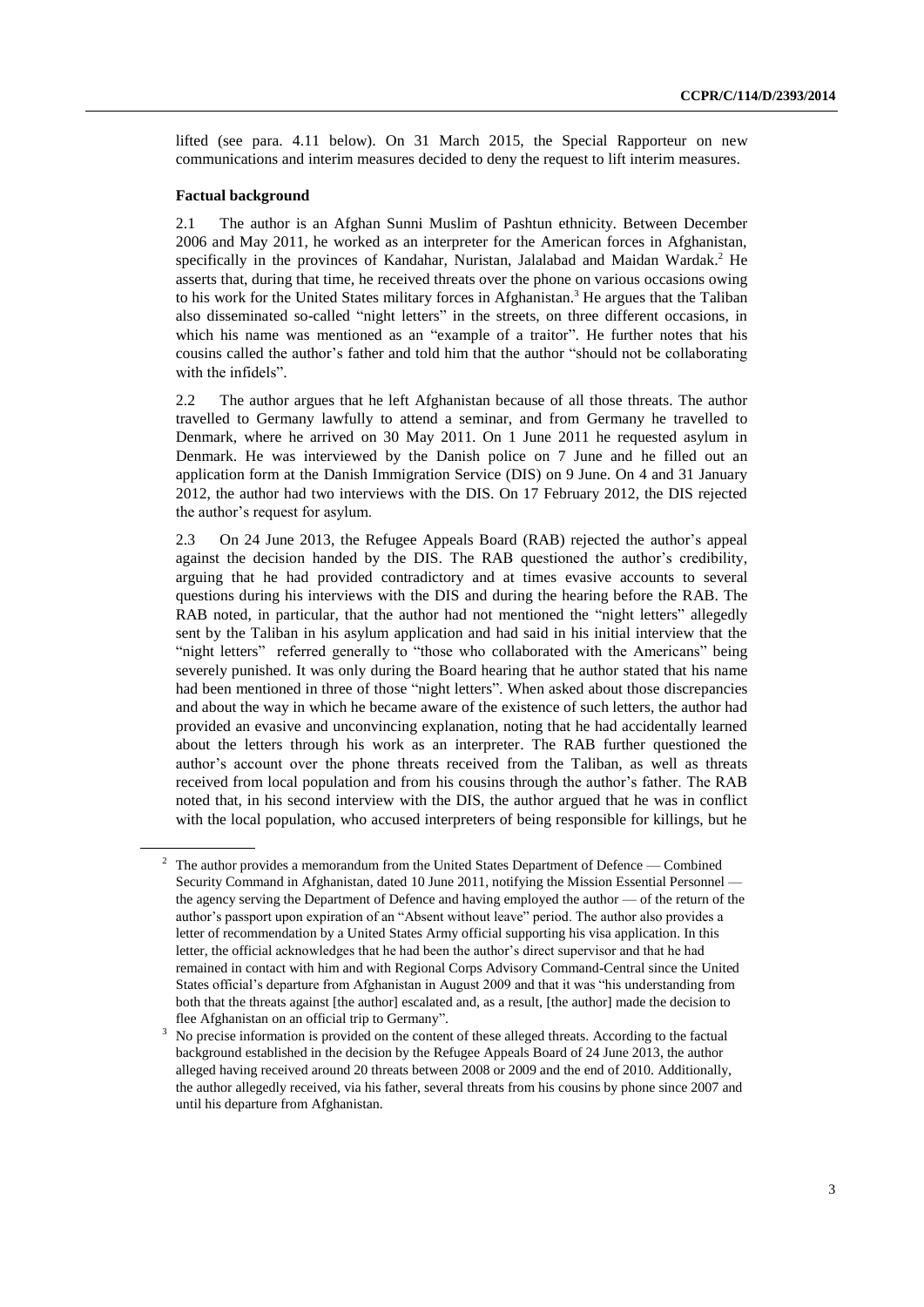only received a "scolding". Later at the hearing before the RAB, the author argued that he was persecuted by the local population. Finally, the RAB found that the author had lied about his travel route, explaining that he had paid an agent and that he had never been issued a passport. The RAB concluded that the author's explanation of his reasons for seeking asylum could not justify granting asylum.

2.4 The author challenges the alleged inconsistencies found by the RAB in his statements. He admits having forgotten to mention the "night letters" in his asylum application form but notes that he later contacted a representative of the Red Cross and told them that he wished to add that information. The Red Cross representative called the Danish police and was informed that any additional information should be provided during the interview with the DIS.<sup>4</sup> The author also notes that, in his hearing before the RAB, he complemented his previous statements regarding the letters saying that three of the "night letters" contained his name as an example of a traitor. With regard to the alleged threats from the Taliban and the local population, the author argues that his statements were not contradictory and that it had been a translation problem, as the author considers "scolding as equivalent to personal threats". As to the alleged threats from his cousins, the author notes that the fact that he had first referred to "relatives" and later to "cousins" does not constitute any contradiction. Finally, the author notes that giving a false travel route should not be taken as the basis for a rejection of his asylum claim.

2.5 By letter of 4 April 2014, the author requested that the RAB reopen his case. The RAB denied that request by decision of 19 May 2014, stating that the author had not submitted any essential new information. The RAB therefore considered that there was no basis for reopening the proceedings or extending the time limit for the author's departure. The RAB noted that its decision rejecting the author's request for asylum had been based on both his personal circumstances as well as background information available to the RAB, including general conditions for interpreters in Afghanistan, and had concluded that the author had failed to render probable that he would be at an actual risk of being subjected to persecution or abuse by the Taliban or other persons solely because of his work as an interpreter for the international forces in the event of his return to Afghanistan.

2.6 The author argues that, since decisions by the Danish RAB are not subject to appeal before national courts according to the Danish Aliens Act, he has exhausted all national domestic remedies available to him. He notes that, in its concluding observations on the seventeenth periodic report of Denmark (CERD/C/DEN/CO/17), the Committee on the Elimination of Racial Discrimination recommended that asylum seekers be granted the right to appeal against decisions of the RAB (see ibid., para. 13).

#### **The complaint**

3.1 The author claims that his deportation to Afghanistan would place him under severe risk of being subjected to inhuman or degrading treatment or punishment in violation of article 7 of the Covenant. He claims that, having worked for the United States military forces for five years in different Afghan regions, he is perceived by the Taliban as a traitor and is at risk of assault or abuse both by the Taliban and the local population. The author refers to the report on the DIS fact-finding mission to Kabul to support the statement that

The author attaches a letter by S.M.E. from the Red Cross, stating that she had assisted the author in his application, and in particular, in calling the police to request how to add information to his application.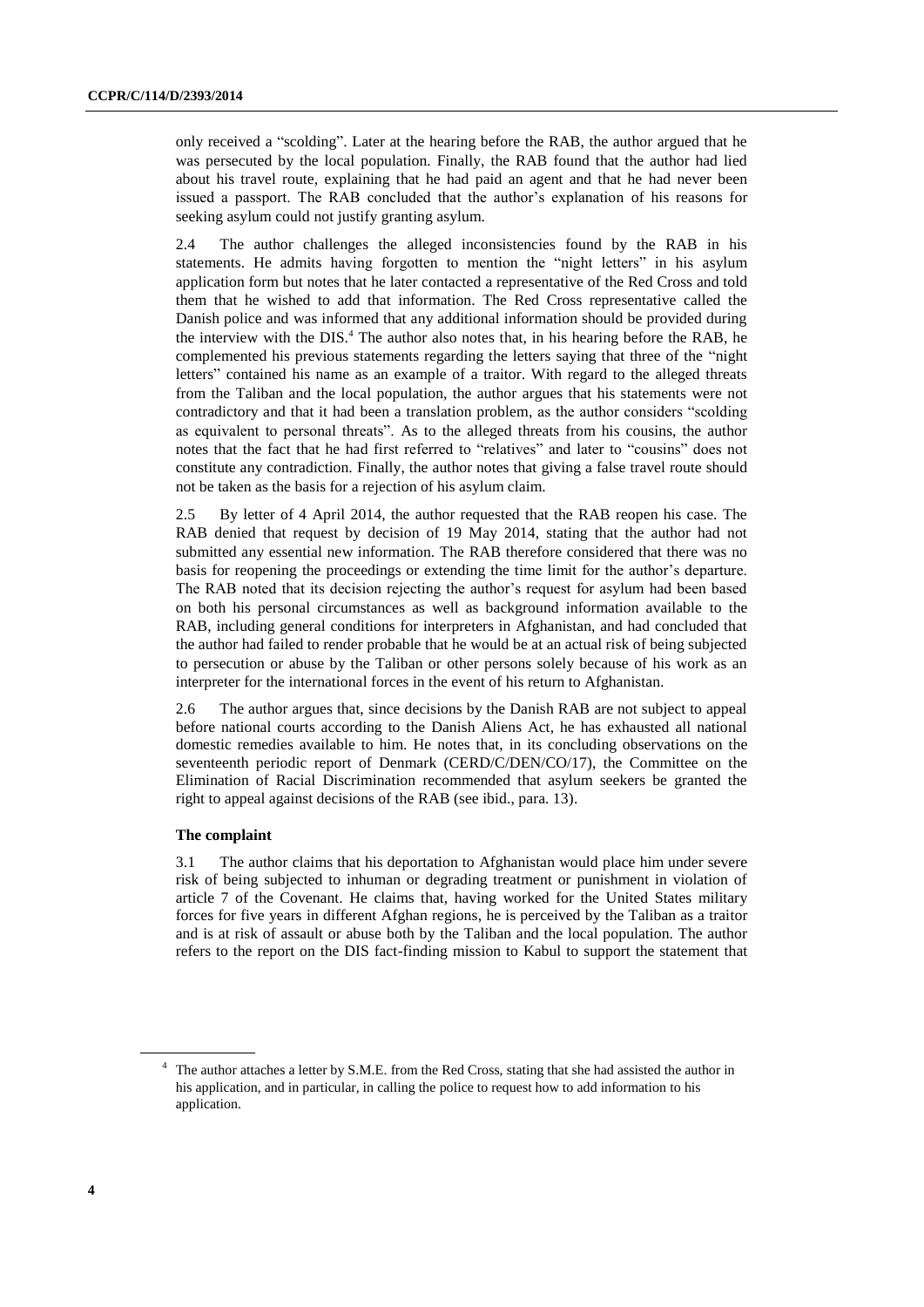employees from western companies working for international forces in Afghanistan are at high risk of assault or murder, with interpreters being at particularly high risk.<sup>5</sup>

3.2 The author also claims that his deportation to Afghanistan would violate article 19 of the Covenant. He notes that the right to freedom of expression includes the work as an interpreter with the United States Army, which is perceived by the Taliban as an act of political expression and treason.

#### **State party's observations on admissibility and merits**

4.1 In its submission of 19 November 2014, the State party challenges the admissibility and merits of the communication. The State party notes that it is for the author to establish a prima facie case for the purposes of admissibility. The State party argues that the author's claim under article 7 is manifestly ill-founded and should therefore be declared inadmissible for lack of sufficient substantiation.

4.2 With regard to the author's claim under article 19, the State party notes that this claim is not based on any treatment that the author allegedly suffered in Denmark or in a territory under Danish jurisdiction. The State party notes that Denmark cannot be held responsible for alleged violations of article 19 by other States. Therefore, the State party argues that the Committee lacks jurisdiction over this claim and should declare it inadmissible for being incompatible with the provisions of the Covenant. The State party cites jurisprudence by the European Court of Human Rights establishing the exceptional character of extraterritorial protection of rights contained in the Convention for the Protection of Human Rights and Fundamental Freedoms . <sup>6</sup> The State party also notes that the Committee has never considered a complaint on its merits regarding the deportation of a person who feared violation of other provisions than articles 6 and 7 of the Covenant in the receiving State. The State party argues that extraditing, deporting, expelling or otherwise removing a person in fear of having his rights under other provisions such as article 19 of the Covenant violated by another State party will not cause an irreparable harm as that contemplated by articles 6 and 7. The State party concludes that this part of the communication should be declared inadmissible *ratione loci* and *ratione materiae*.

4.3 The State party alleges that, should the communication be considered admissible under article 7, the facts as presented by the author do not reveal a violation of this provision.

4.4 The State party notes that, when assessing whether conditions for granting a residence permit are met under the Danish Aliens  $Act$ , the RAB takes into account the existence of a well-founded fear of being subjected to specific, individual persecution of a certain severity if returned to the country of origin. In determining whether the fear is wellfounded, the RAB takes into account the information on persecution prior to the asylum seeker's departure from his or her country of origin and, most importantly, what the asylum seeker's personal situation will be in case of his return to his or her country of origin. The State party contends that the author's statements regarding his persecution before his

<sup>5</sup> Denmark, DIS, *Report on the DIS fact-finding mission to Kabul: Afghanistan: country of origin information for use in the asylum determination process, 25 February to 4 March 2012*.

<sup>6</sup> The State party cites the Court's judgement in the cases *Soering v. the United Kingdom* of 7 July 1989 (application No. 14038/88) and the decision as to the admissibility of *Z. and T. v. the United Kingdom* of 28 February 2006 (application No. 27034/05).

 $7$  The State party informs the Committee that, pursuant to section 7 (1) of the Danish Aliens Act, a residence permit will be issued to an alien upon application if they fall within the Convention relating to the Status of Refugees. Pursuant to section 7 (2) of the Aliens Act, a residence permit will also be issued to an alien if they risk being subjected to death penalty or torture or ill-treatment.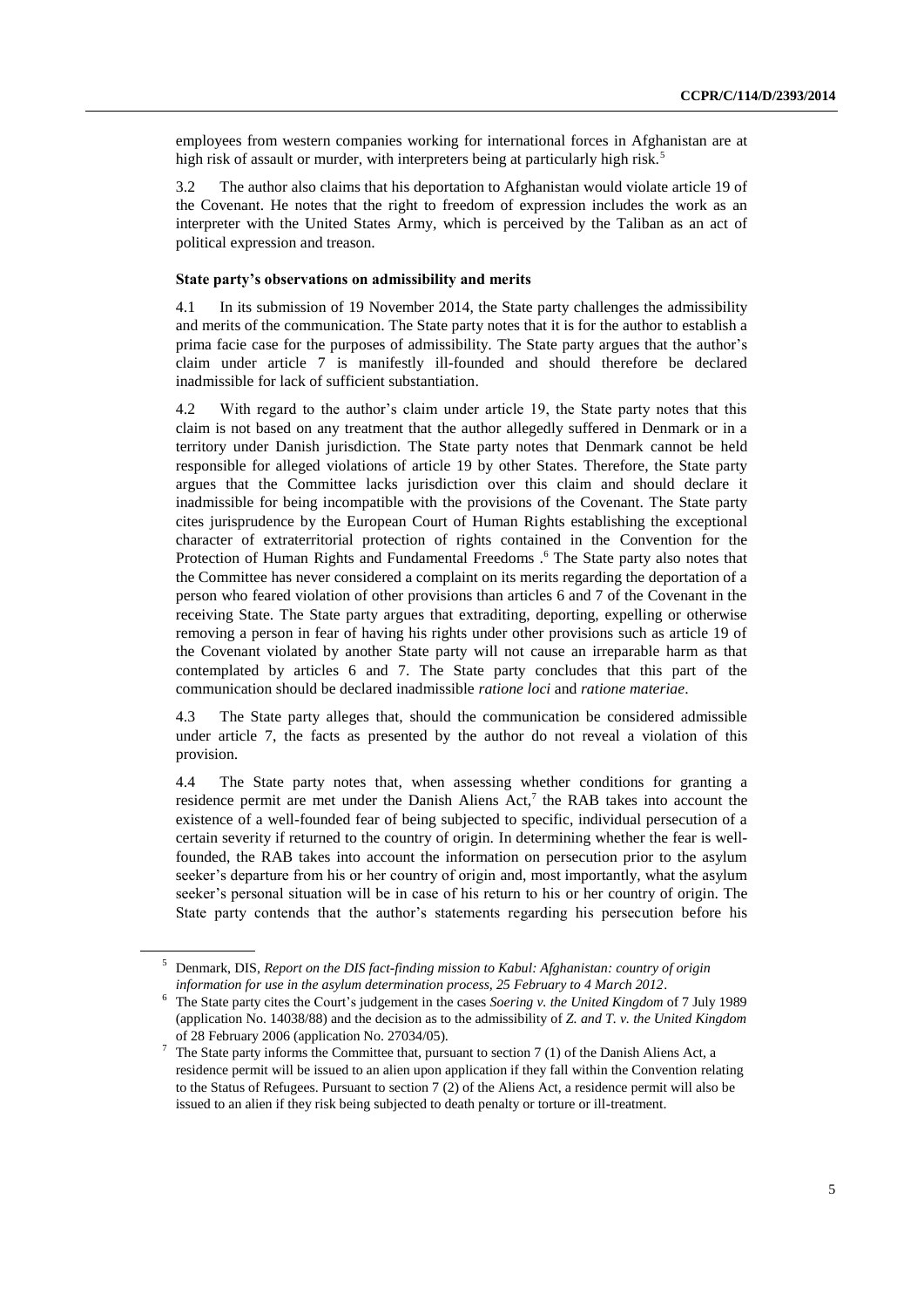departure were considered implausible by the RAB. The State party adds that no new information has been brought to the Committee.

4.5 The State party notes that the RAB did find as a proven fact that the author had been employed as an interpreter for the United States forces in Afghanistan and that he therefore belonged to a group of persons who "might generally be at risk of abuse by the Taliban and other groups fighting against international and Afghan authorities". However, the RAB found that this could not by itself justify granting a residence permit. When assessing the specific case in conjunction with the general background information, the author must be at a specific and individual risk of persecution if returned to Afghanistan. The State party cites a judgement by the European Court of Human Rights in *H and B v. the United Kingdom*  concerning an Afghan national who had been employed as interpreter for the United States forces in Afghanistan, where the Court rejected the claim that the author would not be safe in Kabul because of his profile and the security situation there. The Court found that it could not consider that the author would be in risk in Kabul solely because of his previous work as an interpreter for the United States forces but should instead examine the individual circumstances of his case, the nature of his connections and his profile. The Court concluded that the author had failed to demonstrate that his return to Afghanistan would violate article 3 of the European Convention on Human Rights.<sup>8</sup>

4.6 In the present case, the State party notes that the author had, neither during his interview with the Danish police nor in his asylum application, stated that he had received any concrete threats in the form of "night letters". The author stated during his interview with the DIS that he had not mentioned this before because he had wanted to mention it during the interview with the DIS. In his hearing before the RAB, he stated that he had been afraid to write about this because the information "could have become available to unauthorized persons". In his complaint to the Committee, the author has maintained that he forgot to include the information about the letters in the asylum application and had later contacted the Red Cross for assistance. Additionally, the State party notes that the author has provided conflicting statements regarding the nature of these letters (whether they were general or referred to him specifically), the authorship and the source of the letters. In that regard, the State party notes that the author informed the DIS that the Afghan army had delivered the letters, but later at the hearing before the RAB, the author stated that the United States army had collected the letters in the street. Additionally, the author stated, during his interview with the DIS, that the letters had been signed under the names of mullahs and found in three different provinces, but during the same interview, he said that they had been signed by Commander Baljol and that all the letters had been found in the province of Takhar. The State party concludes that the author's statements regarding the concrete threats against him are inconsistent. The RAB had concluded that the author's statements regarding the "night letters" were inconsistent and fabricated.

4.7 The State party argues that the author's statements regarding the alleged "conflicts" experienced in Afghanistan before his departure were also inconsistent. In his application, the author stated that he had received several threats over the phone, as did his relatives and his father. In his interview with the DIS, the author stated that he had had a conflict with the Taliban as a result of his work as an interpreter. In his second interview with the DIS, the author stated that he had also had personal conflicts and received personal threats from the local population. However, the author never mentioned any threats from local population to the RAB. The State party concludes that, in his contact with Danish authorities, the author has continuously given inconsistent statements regarding his issues in Afghanistan.

.

<sup>&</sup>lt;sup>8</sup> Judgement of 9 March 2013 (applications Nos. 70073/10 and 44569/2011)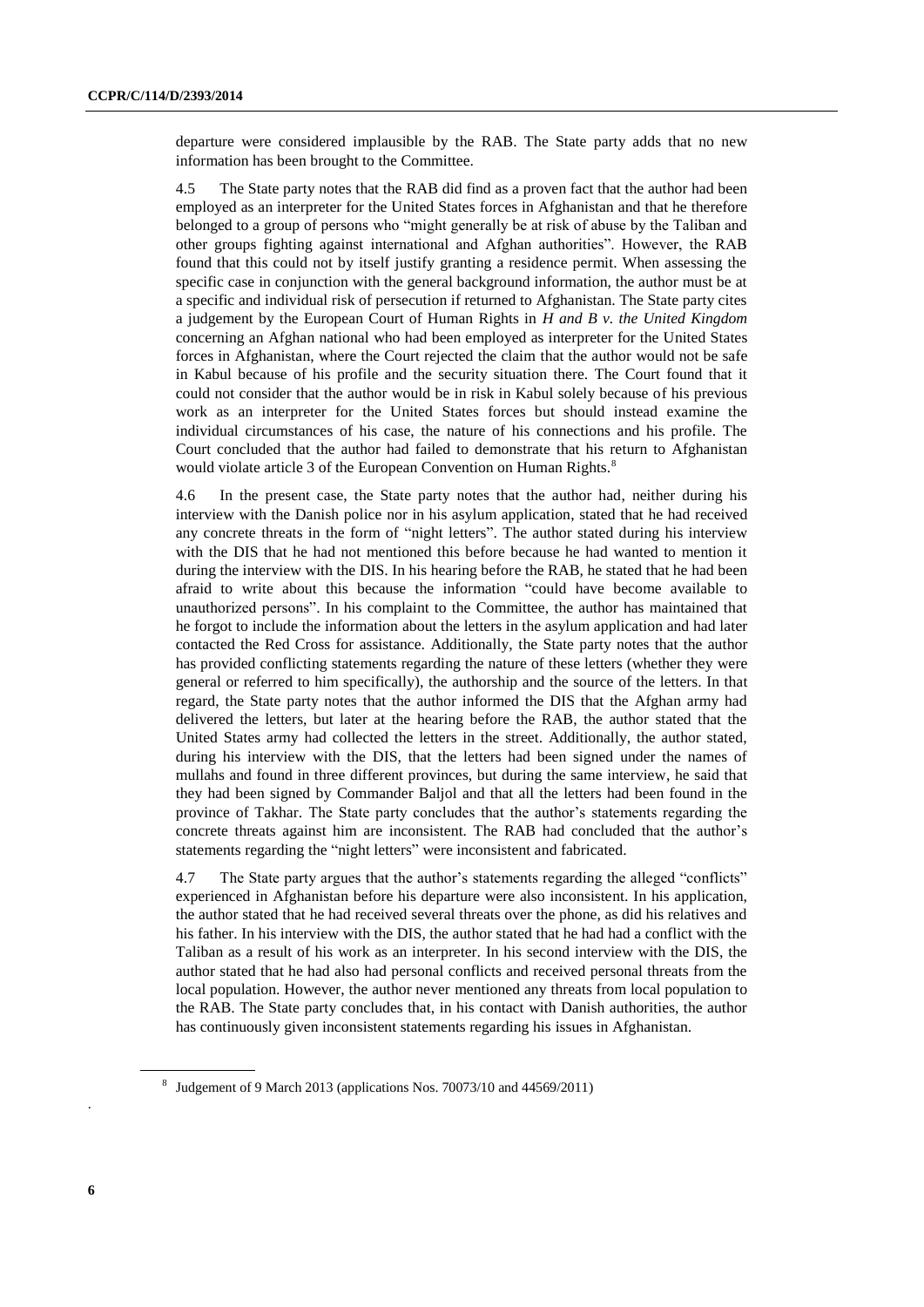4.8 Finally, the State party notes that the RAB found that the reasons given by the author for having provided a false travel route were unconvincing.

4.9 The State party argues that the author is attempting to use the Committee as an appellate body and to have the facts of the case reassessed by the Committee. The State party notes that the Committee should give due weight to the findings of fact by the RAB, which is better placed to assess the factual circumstances in the author's case.

4.10 The State party adds that the RAB assigns free counsel to support asylum seekers in their claims, and that proceedings before the RAB include an oral hearing with the asylum seeker, their counsel and an interpreter, as well as a representative of the DIS.

4.11 The State party informs the Committee that, following the Committee's request for interim measures, the RAB suspended the time limit for the author's departure from Denmark until further notice. Based on all the above, the State party requests that the Committee review its request for interim measures.

#### **Author's comments on the State party's observations**

5.1 On 27 March 2015, the author submits his comments on the State party's observations on the admissibility and merits. The author notes that the State party has not provided any new information that would justify that the Special Rapporteur on new communications and interim measures review his decision to grant interim measures.

5.2 The author punctuates that the decision by the RAB was adopted by a majority of its members and that therefore not all of its members agreed with the decision.

5.3 The author challenges the State party's statement that the author had written in his application that his relatives had received threats, and states that in fact he wrote that *he* had received threats from these relatives.

5.4 With regard to the "night letters", the author insists that he had not provided conflicting statements. He notes that it was only three days after having submitted his asylum application form, after he had participated in a course at the asylum centre, that he learned that the information contained in the form was confidential and that it was at that moment that he had contacted the Red Cross and requested assistance to include important information that he had left out of the application. The author adds that information provided to the police during questioning cannot be used as reliable evidence. The author notes that, in two letters by United States officials in Afghanistan (attached to the author's initial communication), they confirm that the author and his family "faced numerous threats … as a result of his employment with the US and International Security Assistance Forces" and the author had "received credible threats via night letters from the Taliban" on at least three occasions.

5.5 The author notes that the English translation "Refugee Appeals Board" is not precise as the RAB is in fact an administrative body — not a court — and its procedures do not require a legal counsel to assist the asylum seeker, its meetings are closed, witnesses are not allowed except under very limited circumstances, interpreters are not required to have any specific training, and one out of the five members of the Board is appointed by the Ministry of Justice. Additionally, its decisions are not subject to appeal before national courts.

#### **Issues and proceedings before the Committee**

#### *Consideration of admissibility*

6.1 Before considering any claims contained in a communication, the Human Rights Committee must, in accordance with rule 93 of its rules of procedure, decide whether or not it is admissible under the Optional Protocol to the Covenant.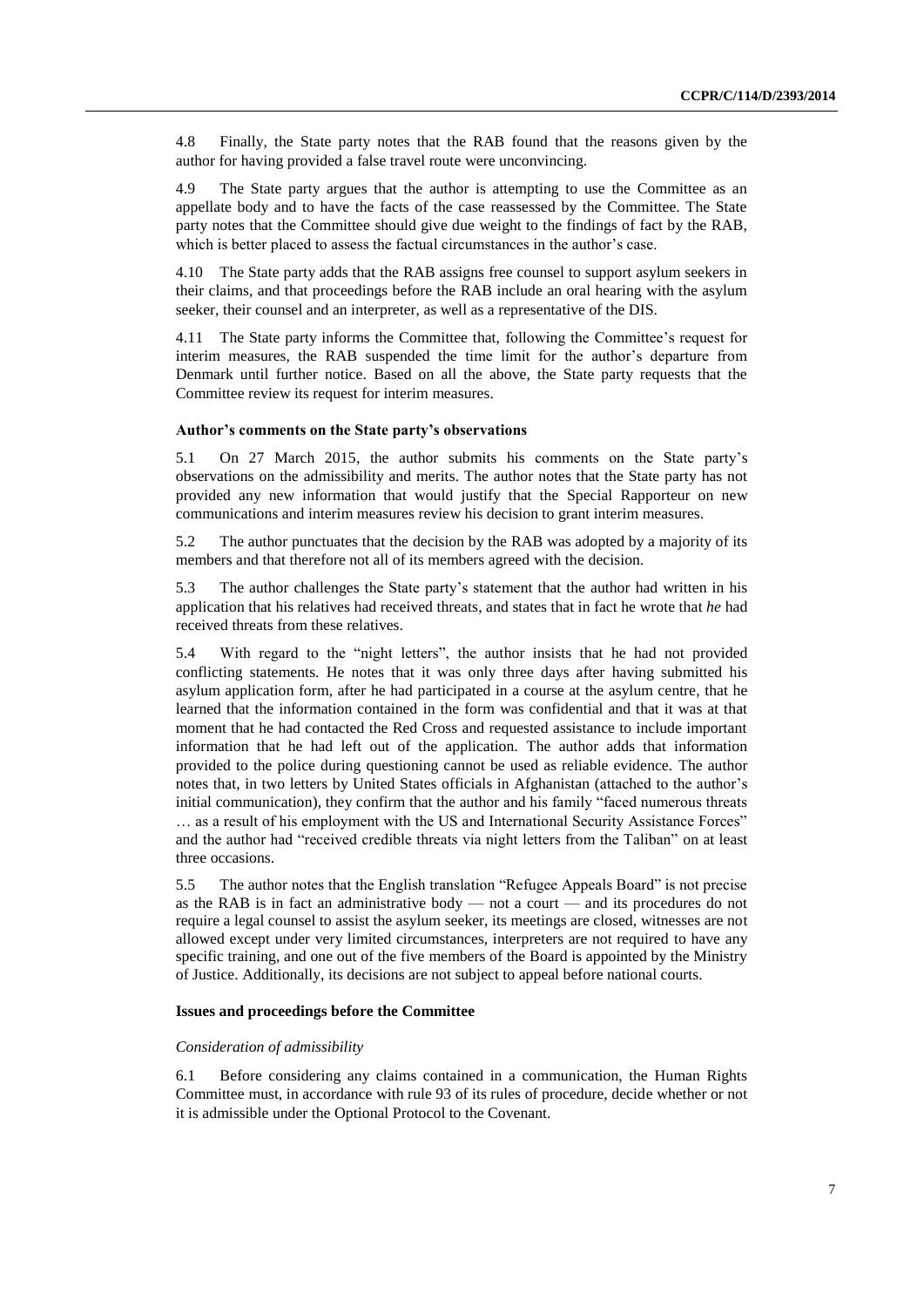6.2 The Committee has ascertained, as required under article 5 (2) (a) of the Optional Protocol, that the same matter is not being examined under any other international procedure of investigation or settlement.

6.3 The Committee notes the author's statement that decisions by the Danish Refugee Appeals Board are not subject to appeal and that therefore domestic remedies have been exhausted. This has not been challenged by the State party. Therefore, the Committee considers that domestic remedies have been exhausted as required under article 5 (2) (b).

6.4 The Committee considers that the author has failed to sufficiently substantiate his claim, for purposes of admissibility, that his deportation to Afghanistan would violate his right to freedom of expression under article 19 of the Covenant, and particularly his right to work as an interpreter for the United States forces in Afghanistan. The Committee therefore declares that part of the communication inadmissible pursuant to article 2 of the Optional Protocol.

6.5 With regard to the author's claim under article 7, the Committee notes the State party's challenge to the admissibility of such claim for lack of sufficient substantiation. The Committee notes, however, that the author has adequately explained, for the purposes of admissibility, the reasons for fearing that his return to Afghanistan would result in a risk of treatment incompatible with article 7 of the Covenant, based on his past experience as an interpreter for the United States forces in Afghanistan. The Committee therefore finds the author's claim under article 7 admissible under article 2 of the Optional Protocol.

6.6 In the light of the above, the Committee declares the communication admissible insofar as it appears to raise issues under article 7 of the Covenant, and proceeds to its examination on the merits.

#### *Consideration of the merits*

7.1 The Human Rights Committee has considered the present communication in the light of all the information made available to it by the parties, as required under article 5 (1) of the Optional Protocol.

7.2 The Committee notes the author's argument that, if returned to Afghanistan, he would risk being subjected to ill-treatment by the Taliban and the local population for having worked for five years as an interpreter for the United States military forces in Afghanistan, which would immediately garner him classification as a traitor. He claims that he received several threats while in Afghanistan from the Taliban, from his cousins and from the local population. The author also invokes a DIS report that recognizes that interpreters working for international forces can be at risk of being targeted by the Taliban. The State party has challenged the admissibility and substance of that claim, and considered the author's statements regarding the alleged threats received before his departure from Afghanistan to be inconsistent and implausible on several grounds. That same conclusion was also reached by the RAB by decision of 24 June 2013.

7.3 The Committee recalls its general comment No. 31(2004) on the nature of the general legal obligation imposed on States parties to the Covenant, in which it refers to the obligation of States parties not to extradite, deport, expel or otherwise remove a person from their territory where there are substantial grounds for believing that there is a real risk of irreparable harm, such as that contemplated by articles 6 and 7 of the Covenant (see ibid., para. 12). The Committee has also indicated that the risk must be personal<sup>9</sup> and that

<sup>9</sup> See, among others, communications No. 2272/2013, *P.T. v. Denmark*, Views adopted on 1 April 2015, para. 7.2, and No. 2007/2010, *X v. Denmark*, Views adopted on 26 March 2014, para. 9.2.